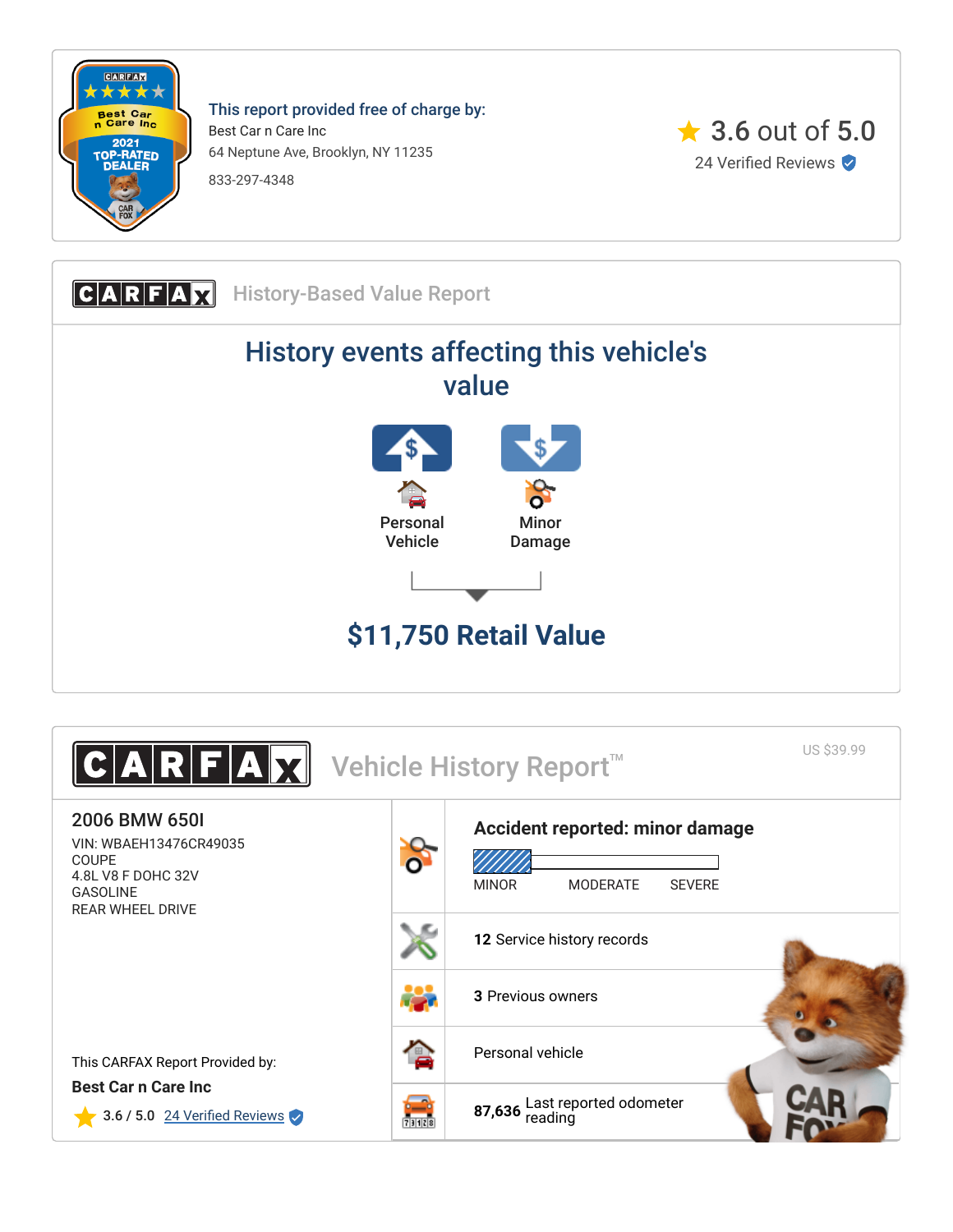This CARFAX Vehicle History Report is based only on [information](http://www.carfax.com/company/vhr-data-sources) supplied to CARFAX and available as of 5/5/22 at 4:51:38 PM (CDT). Other information about this vehicle, including problems, may not have been reported to CARFAX. Use this report as one important tool, along with a vehicle inspection and test drive, to make a better decision about your next used car.

<span id="page-1-2"></span>

| $ C A R F A \chi $<br><b>Ownership History</b><br>The number of owners is estimated | Owner 1  | Owner 2      | Owner 3      |
|-------------------------------------------------------------------------------------|----------|--------------|--------------|
| Year purchased                                                                      | 2005     | 2006         | 2013         |
| Type of owner                                                                       | Personal | Personal     | Personal     |
| Estimated length of ownership                                                       | 3 months | 6 yrs. 5 mo. | 8 yrs. 3 mo. |
| Owned in the following states/provinces                                             | Florida  | Florida      | Oklahoma     |
| Estimated miles driven per year                                                     | ----     | 4,325/yr     |              |
| Last reported odometer reading                                                      | 7.000    | 35,083       | 87,636       |

| <b>CARFAX</b> Title History<br>CARFAX quarantees the information in this section | Owner 1           | $\sim$ Owner 2    | $\sim$ Owner 3    |
|----------------------------------------------------------------------------------|-------------------|-------------------|-------------------|
| Salvage   Junk   Rebuilt   Fire   Flood   Hail   Lemon                           | <b>Guaranteed</b> | <b>Guaranteed</b> | <b>Guaranteed</b> |
|                                                                                  | No Problem        | No Problem        | No Problem        |
| Not Actual Mileage   Exceeds Mechanical Limits                                   | <b>Guaranteed</b> | <b>Guaranteed</b> | <b>Guaranteed</b> |
|                                                                                  | No Problem        | No Problem        | No Problem        |



**GUARANTEED** - None of these major title problems were reported by a state Department of Motor Vehicles (DMV). If you find that any of these title problems were reported by a DMV and not included in this report, CARFAX will buy this vehicle back. [Register](https://www.carfax.com/Service/bbg) | [View Terms](http://www.carfaxonline.com/legal/bbgTerms) | [View Certificate](https://www.carfaxonline.com/vhrs/WBAEH13476CR49035)

<span id="page-1-0"></span>

| <b>Additional History</b><br>CARFA<br>Not all accidents / issues are reported to CARFAX                                        | Owner 1                                          | $\blacksquare$ Owner 2                              | $\blacksquare$ Owner 3                        |
|--------------------------------------------------------------------------------------------------------------------------------|--------------------------------------------------|-----------------------------------------------------|-----------------------------------------------|
| <b>Total Loss</b><br>No total loss reported to CARFAX.                                                                         | No Issues<br>Reported                            | No Issues<br>$\overline{\mathcal{C}}$<br>Reported   | No Issues<br>Reported                         |
| <b>Structural Damage</b><br>CARFAX recommends that you have this vehicle<br>inspected by a collision repair specialist.        | No Issues<br>$\overline{\mathbf{v}}$<br>Reported | No Issues<br>$\boldsymbol{\mathcal{U}}$<br>Reported | No Issues<br>$\blacktriangledown$<br>Reported |
| <b>Airbag Deployment</b><br>No airbag deployment reported to CARFAX.                                                           | No Issues<br>$\boldsymbol{v}$<br>Reported        | No Issues<br>$\blacktriangledown$<br>Reported       | No Issues<br>$\blacktriangledown$<br>Reported |
| <b>Odometer Check</b><br>No indication of an odometer rollback.                                                                | No Issues<br>✔<br>Indicated                      | No Issues<br>$\overline{\mathcal{C}}$<br>Indicated  | No Issues<br>✔<br>Indicated                   |
| Accident / Damage<br>Accident reported: 04/13/2013.                                                                            | No Issues<br>$\blacktriangledown$<br>Reported    | No Issues<br>$\boldsymbol{\mathcal{U}}$<br>Reported | <b>Minor Damage</b>                           |
| <b>Manufacturer Recall</b><br>No open recalls reported to CARFAX. Check with an<br>authorized BMW dealer for any open recalls. | No Recalls<br>✓<br>Reported                      | No Recalls<br>√<br>Reported                         | No Recalls<br>Reported                        |
| <b>Basic Warranty</b><br>Original warranty estimated to have expired.                                                          | <b>Warranty Expired</b>                          | <b>Warranty Expired</b>                             | <b>Warranty Expired</b>                       |

<span id="page-1-1"></span> $|C|A|R|F|A|X$ Detailed History Personal Vehicle Owner 1 Purchased: 2005 Date Mileage Source **Comments**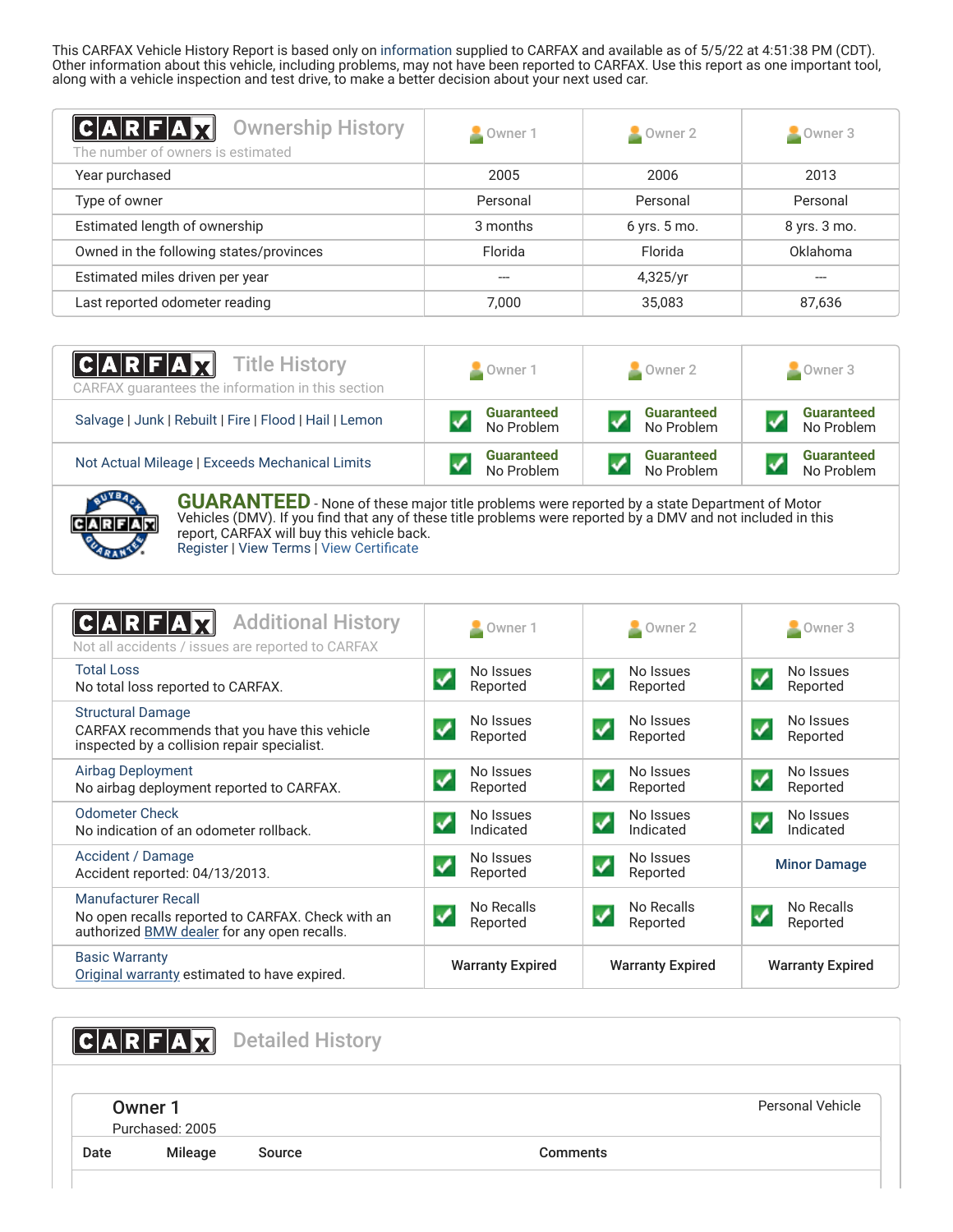| 12/30/2005             | 4,024      | Florida<br>Motor Vehicle Dept.<br>Daytona Beach, FL<br>Title #0094790355                     | Title issued or updated<br>- First owner reported<br>- Titled or registered as personal vehicle<br>- Loan or lien reported |
|------------------------|------------|----------------------------------------------------------------------------------------------|----------------------------------------------------------------------------------------------------------------------------|
| 01/31/2006             |            | Florida<br>Motor Vehicle Dept.<br>Daytona Beach, FL<br>Title #0094790355                     | Title issued or updated<br>- Loan or lien reported                                                                         |
| 04/04/2006             | 6,401      | Dealer Inventory<br>Daytona Beach, FL                                                        | Vehicle offered for sale                                                                                                   |
| 05/09/2006             | 7,000      | Auto Auction                                                                                 | Listed as a dealer vehicle<br>- Vehicle sold                                                                               |
|                        |            |                                                                                              | Millions of used vehicles are bought and<br>sold at auction every year.<br>CAR<br>Fox                                      |
| <b>Owner 2</b>         |            |                                                                                              | Personal Vehicle                                                                                                           |
| Purchased:<br>2006     | CAR<br>EO) | Low mileage! This owner drove less than<br>the industry average of 15,000 miles per<br>year. | 4,325 mi/yr                                                                                                                |
| $A = 1$<br><b>D.L.</b> |            |                                                                                              | $0 - \frac{1}{2}$                                                                                                          |

| Date       | <b>Mileage</b> | Source                                                                       | <b>Comments</b>                                                                                               |
|------------|----------------|------------------------------------------------------------------------------|---------------------------------------------------------------------------------------------------------------|
| 05/15/2006 | 7,002          | Florida<br>Motor Vehicle Dept.                                               | Vehicle purchase reported                                                                                     |
| 05/31/2006 |                | Florida<br>Motor Vehicle Dept.<br>Orlando, FL<br>Title #0094790355           | Title issued or updated<br>- New owner reported                                                               |
| 11/13/2006 |                | Florida<br>Motor Vehicle Dept.<br>Orlando, FL<br>Title #0094790355           | Registration issued or renewed<br>- Titled or registered as personal vehicle<br>- Vehicle color noted as Blue |
| 11/28/2007 |                | Florida<br>Motor Vehicle Dept.<br>Orlando, FL<br>Title #0094790355           | Registration issued or renewed<br>- Titled or registered as personal vehicle<br>- Vehicle color noted as Blue |
| 10/27/2008 |                | Florida<br>Motor Vehicle Dept.<br>Orlando, FL<br>Title #0094790355           | Registration issued or renewed<br>- Titled or registered as personal vehicle<br>- Vehicle color noted as Blue |
| 09/16/2010 |                | Florida<br>Motor Vehicle Dept.<br>Orlando, FL<br>Title #0094790355           | Registration issued or renewed<br>- Titled or registered as personal vehicle<br>- Vehicle color noted as Blue |
| 11/08/2011 |                | Florida<br>Motor Vehicle Dept.<br>Orlando, FL<br>Title #0094790355           | Registration issued or renewed<br>- Titled or registered as personal vehicle<br>- Vehicle color noted as Blue |
| 11/07/2012 | 35,065         | Dealer Inventory                                                             | Vehicle offered for sale                                                                                      |
| 01/07/2013 |                | <b>Auto Auction</b>                                                          | Listed as a dealer vehicle<br>- Vehicle sold                                                                  |
| 01/09/2013 | 35,080         | Florida<br>Motor Vehicle Dept.                                               | Vehicle purchase reported                                                                                     |
| 01/11/2013 | 35,081         | <b>Texas Auto</b><br>Webster, TX<br>281-938-2000<br>texasauto.com<br>4.5/5.0 | Vehicle offered for sale                                                                                      |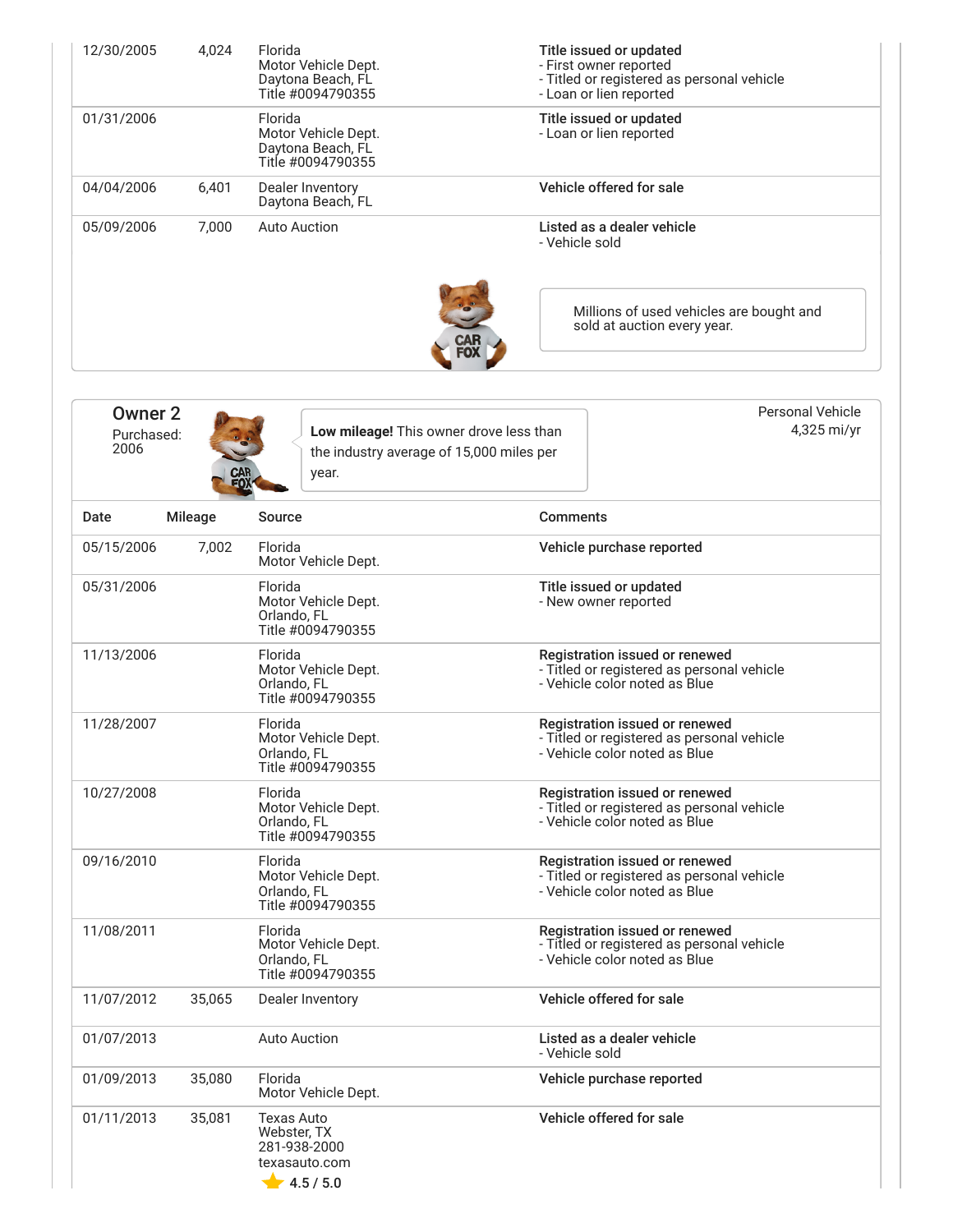|            |        | 98 Verified Reviews<br>206 Customer Favorites                                                                                 |                                                                                                                                                                                                                                                           |
|------------|--------|-------------------------------------------------------------------------------------------------------------------------------|-----------------------------------------------------------------------------------------------------------------------------------------------------------------------------------------------------------------------------------------------------------|
| 01/18/2013 | 35,082 | <b>Texas Auto</b><br>Webster, TX<br>281-938-2000<br>texasauto.com<br>4.5/5.0<br>98 Verified Reviews<br>206 Customer Favorites | <i>L</i> Vehicle serviced<br>- Pre-delivery inspection completed<br>- Maintenance inspection completed<br>- Drivability/performance checked<br>- Oil and filter changed<br>- Emissions inspection performed<br>- Emissions or safety inspection performed |
|            |        |                                                                                                                               | Looks like this dealer serviced the car in<br>order to prepare it for sale. That's a good<br>thing!                                                                                                                                                       |
| 01/24/2013 |        | Florida<br>Motor Vehicle Dept.<br>Windermere, FL<br>Title #0094790355                                                         | Title issued or updated<br>- Duplicate title issued<br>- Registration updated when owner moved the vehicle<br>to a new location<br>- Vehicle color noted as Blue                                                                                          |
| 02/13/2013 | 35,083 | Texas Auto<br>Webster, TX<br>281-938-2000<br>texasauto.com<br>4.5 / 5.0<br>98 Verified Reviews<br>206 Customer Favorites      | Vehicle sold                                                                                                                                                                                                                                              |
| 02/15/2013 |        | Florida<br>Motor Vehicle Dept.<br>Tampa, FL<br>Title #0094790355                                                              | Title issued or updated<br>- Dealer took title of this vehicle while it was in<br>inventory<br>- Vehicle color noted as Blue                                                                                                                              |

<span id="page-3-0"></span>

| Owner <sub>3</sub><br>Purchased: 2013 |         |                                                                     | Personal Vehicle                                                                |
|---------------------------------------|---------|---------------------------------------------------------------------|---------------------------------------------------------------------------------|
| Date                                  | Mileage | Source                                                              | <b>Comments</b>                                                                 |
| 03/13/2013                            |         | Oklahoma<br>Motor Vehicle Dept.<br>Tulsa, OK<br>Title #092713072005 | Title or registration issued<br>- New owner reported<br>- Loan or lien reported |
| 04/13/2013                            |         | Damage Report                                                       | Accident reported: minor damage with another motor<br>vehicle                   |

- Damage to rear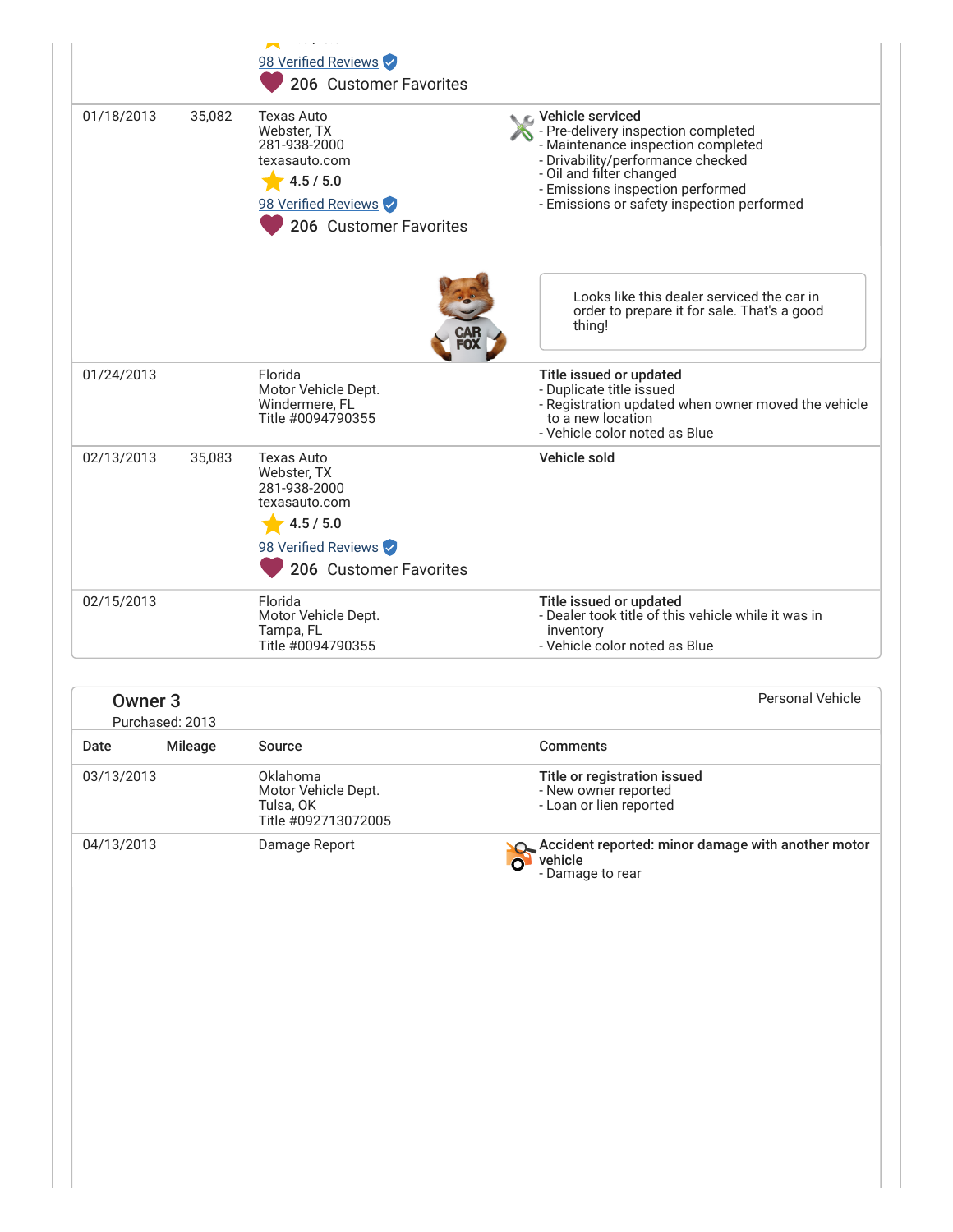|                                                                                |                                                                                                                                           |              |                    | <b>Damage Severity Scale (i)</b>                                                          |               |
|--------------------------------------------------------------------------------|-------------------------------------------------------------------------------------------------------------------------------------------|--------------|--------------------|-------------------------------------------------------------------------------------------|---------------|
|                                                                                |                                                                                                                                           | <b>MINOR</b> |                    | <b>MODERATE</b>                                                                           | <b>SEVERE</b> |
| <b>CARFAX HAS</b><br><b>THE MOST</b><br><b>ACCIDENT &amp;</b><br><b>DAMAGE</b> |                                                                                                                                           |              |                    | <b>Damage Location</b><br><b>FRONT</b>                                                    |               |
| <b>INFORMATION</b>                                                             | CAR<br>30)                                                                                                                                |              | <b>LEFT</b>        | <b>REAR</b>                                                                               | <b>RIGHT</b>  |
|                                                                                |                                                                                                                                           |              |                    | Minor damage is usually cosmetic,<br>including dents or scratches to the<br>vehicle body. |               |
| 05/28/2013<br>37,969                                                           | <b>BMW</b> of Tulsa<br>Tulsa, OK<br>918-663-4444<br>bmwoftulsa.com<br>4.5 / 5.0<br>101 Verified Reviews<br>233 Customer Favorites         |              | C Vehicle serviced | - Vehicle washed/detailed                                                                 |               |
| 02/07/2014                                                                     | Oklahoma<br>Motor Vehicle Dept.<br>Tulsa, OK<br>Title #092713072005                                                                       |              |                    | Registration issued or renewed<br>- Loan or lien reported                                 |               |
| 03/15/2014<br>42,973                                                           | <b>BMW of Tulsa</b><br>Tulsa, OK<br>918-663-4444<br>bmwoftulsa.com<br>4.5 / 5.0<br>101 Verified Reviews<br>233 Customer Favorites         |              |                    | Vehicle serviced<br>- Vehicle washed/detailed                                             |               |
| 03/21/2014<br>43,024                                                           | Oklahoma<br>Motor Vehicle Dept.<br>Tulsa, OK<br>Title #092713072005                                                                       |              |                    | Title issued or updated<br>- Registration issued or renewed<br>- Loan or lien reported    |               |
| 04/11/2014<br>43,183                                                           | <b>Benzin Motoworks</b><br>Tulsa, OK<br>918-250-3708<br>benzinmotorworks.com<br>5.0 / 5.0<br>14 Verified Reviews<br>31 Customer Favorites |              | Vehicle serviced   |                                                                                           |               |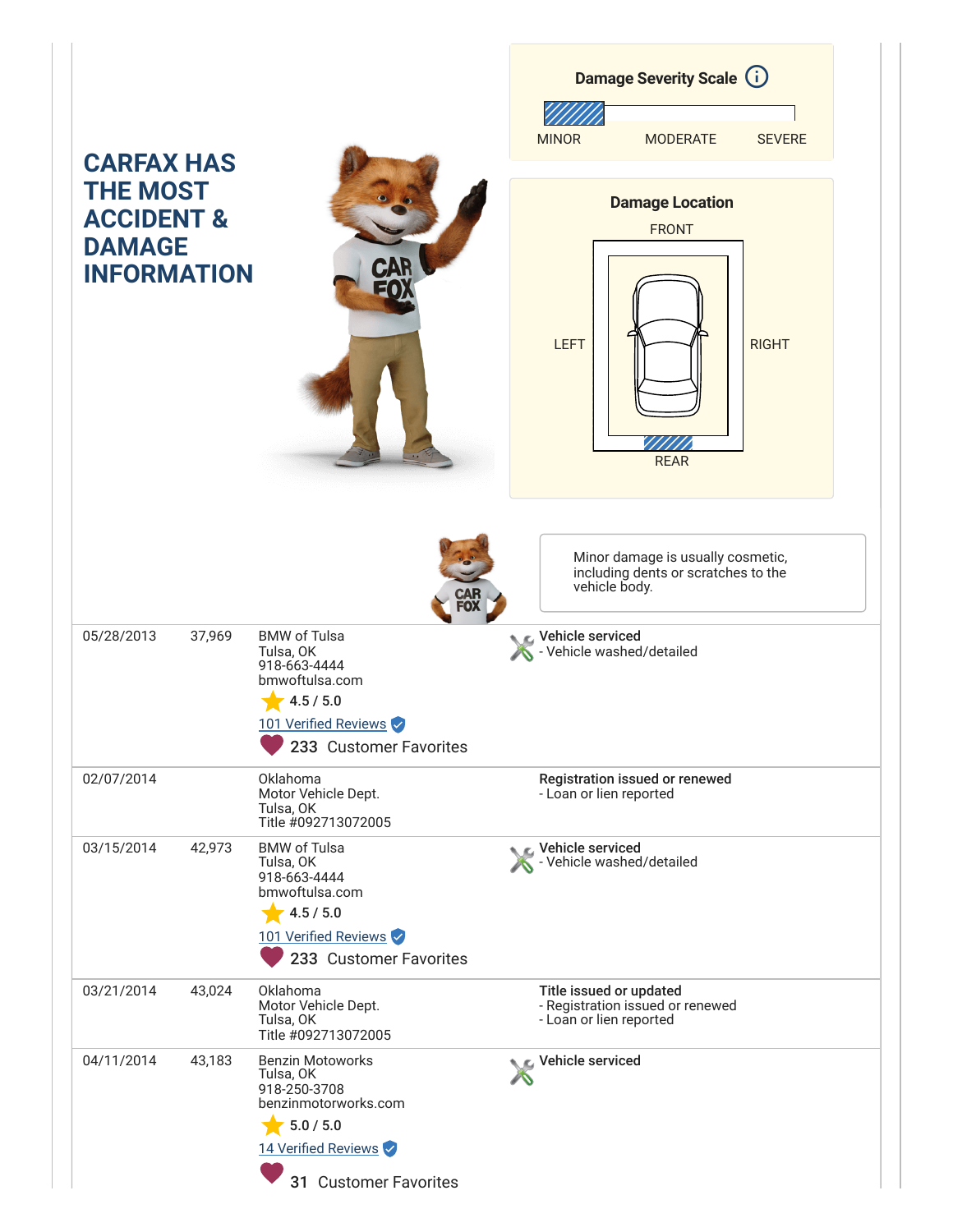| 12/23/2014 | 46,575 | <b>BMW</b> of Tulsa<br>Tulsa, OK<br>918-663-4444<br>bmwoftulsa.com<br>4.5 / 5.0<br>101 Verified Reviews<br>233 Customer Favorites       | C Vehicle serviced<br>- Maintenance inspection completed<br>- Vehicle washed/detailed                                                                                                                                                   |
|------------|--------|-----------------------------------------------------------------------------------------------------------------------------------------|-----------------------------------------------------------------------------------------------------------------------------------------------------------------------------------------------------------------------------------------|
| 02/02/2015 |        | Oklahoma<br>Motor Vehicle Dept.<br>Tulsa, OK<br>Title #092713072005                                                                     | Registration issued or renewed<br>- Loan or lien reported                                                                                                                                                                               |
| 03/02/2015 | 48,194 | Robertson Tire<br>Tulsa, OK<br>918-582-3697<br>robertson-tire.com/<br>4.8 / 5.0<br>66 Verified Reviews<br>49 Customer Favorites         | Vehicle serviced<br>- Tire repaired                                                                                                                                                                                                     |
| 04/11/2015 | 49,527 | <b>BMW</b> of Tulsa<br>Tulsa, OK<br>918-663-4444<br>bmwoftulsa.com<br>4.5 / 5.0<br>101 Verified Reviews<br>233 Customer Favorites       | ९ C Vehicle serviced<br>- Maintenance inspection completed<br>- Vehicle washed/detailed<br>- Oil and filter changed                                                                                                                     |
| 12/10/2015 | 57,301 | <b>BMW</b> of Tulsa<br>Tulsa, OK<br>918-663-4444<br>bmwoftulsa.com<br>4.5 / 5.0<br>101 Verified Reviews<br>233 Customer Favorites       | Vehicle serviced<br>V - Maintenance inspection completed<br>- Vehicle washed/detailed                                                                                                                                                   |
| 02/02/2016 |        | Oklahoma<br>Motor Vehicle Dept.<br>Tulsa, OK<br>Title #092713072005                                                                     | Registration issued or renewed<br>- Loan or lien reported<br>- Exempt from odometer reporting                                                                                                                                           |
| 02/07/2017 |        | Oklahoma<br>Motor Vehicle Dept.<br>Tulsa, OK<br>Title #092713072005                                                                     | Registration issued or renewed<br>- Loan or lien reported<br>- Exempt from odometer reporting                                                                                                                                           |
| 02/02/2018 |        | Oklahoma<br>Motor Vehicle Dept.<br>Tulsa, OK<br>Title #092713072005                                                                     | Registration issued or renewed<br>- Loan or lien reported                                                                                                                                                                               |
| 02/08/2019 |        | Oklahoma<br>Motor Vehicle Dept.<br>Tulsa, OK<br>Title #092713072005                                                                     | Registration issued or renewed<br>- Loan or lien reported                                                                                                                                                                               |
| 03/01/2019 |        | Oklahoma<br>Motor Vehicle Dept.<br>Tulsa, OK<br>Title #810006490340                                                                     | Title issued or updated<br>- Loan or lien released                                                                                                                                                                                      |
| 01/25/2020 | 85,765 | <b>Expedited Auto Repair</b><br>Tulsa, OK<br>918-949-9977<br>expeditedauto.com<br>5.0 / 5.0 8 Verified Reviews<br>17 Customer Favorites | Vehicle serviced<br>- Airbag system checked<br>- Oil and filter changed<br>- Valve cover gasket(s) replaced<br>- Engine oil/fluid leak checked<br>- A/C refrigerant recharged<br>- Fuel system cleaned/serviced<br>- PCV valve replaced |
| 02/24/2020 |        | Oklahoma                                                                                                                                | Registration issued or renewed                                                                                                                                                                                                          |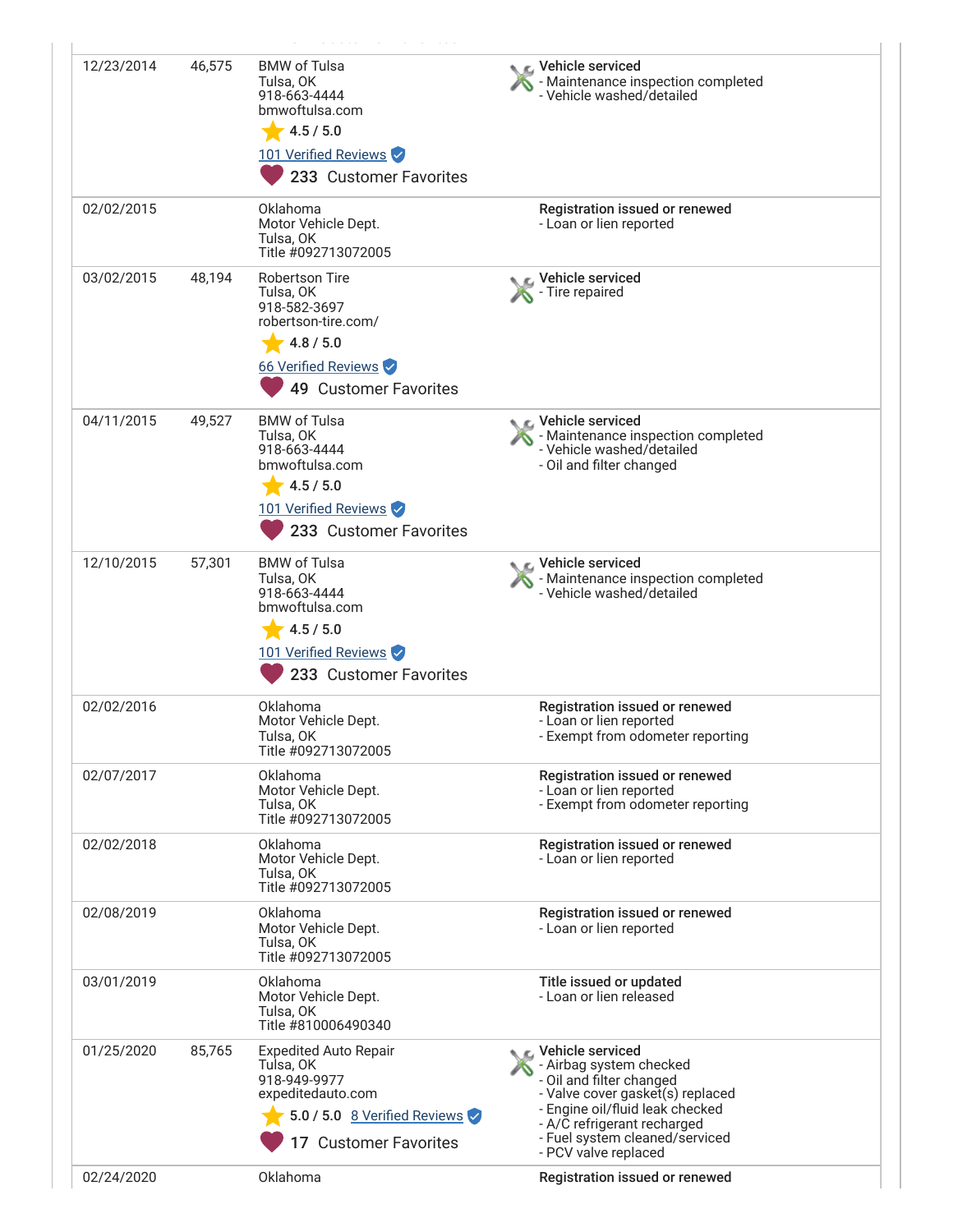

 $|C|A|R|F|A|\overline{M}$ **Glossary** 

Accident Indicator